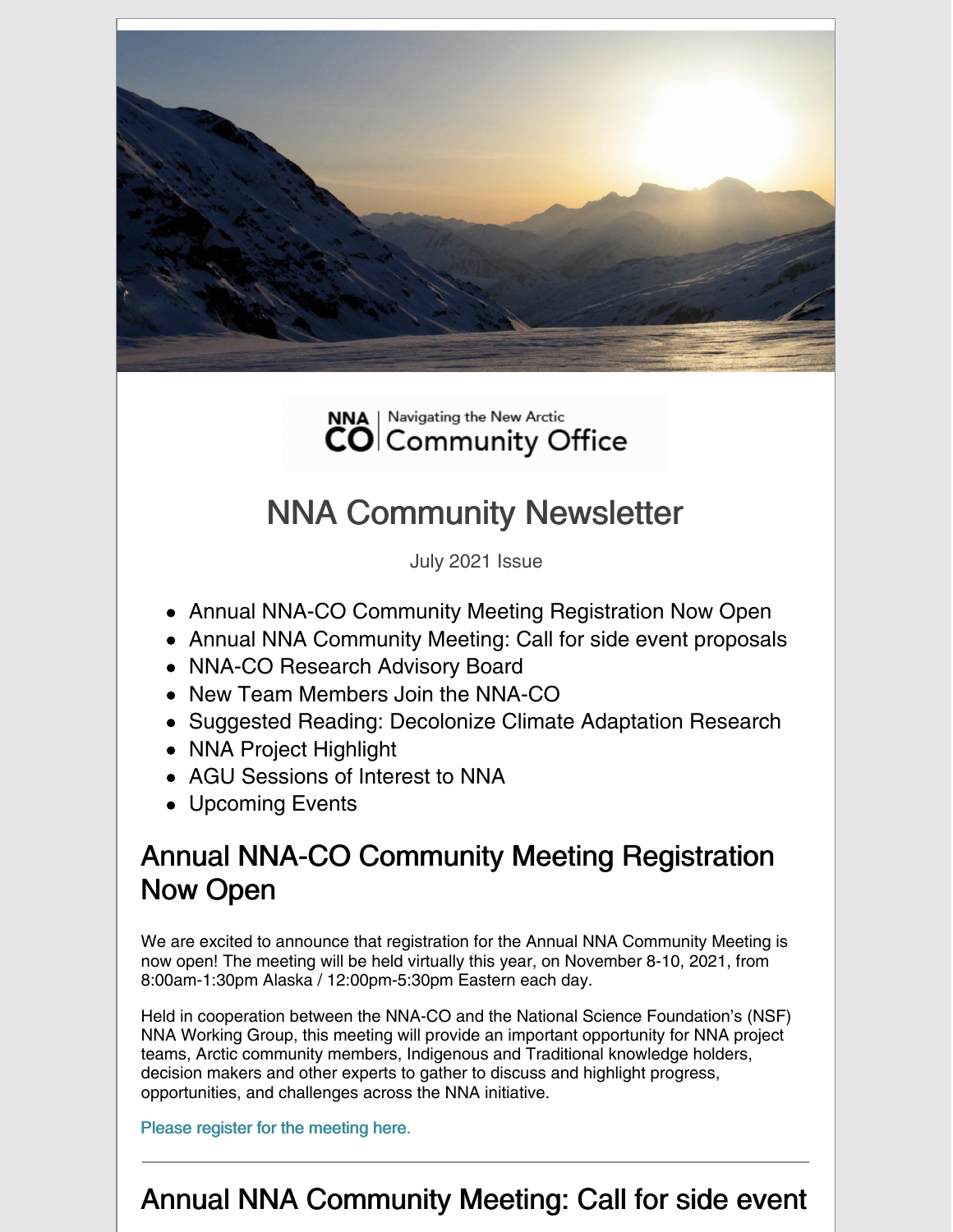### proposals

The NNA-CO invites current and prospective NNA researchers, Arctic community partners, Indigenous organizations, and the other partners to propose side events to take place near or during the **2021 Annual NNA [Community](https://nna-co.org/2021-annual-meeting) Meeting** (November 8-10, 2021).

Side events may include meetings to support collaboration across NNA projects, research-focused workshops, gatherings between researchers and Arctic community partners, cultural events, etc. The NNA-CO will provide support to accepted side events in various ways.

Both the main meeting and all supported side events will be virtual in 2021. Please Fill out this [form](https://forms.gle/kpS1AVvf7w1FrracA) to propose your side event. Graphic: National Science Foundation.





### NNA-CO Research Advisory Board

The NNA-CO Research Advisory Board (RAB), which provides overall strategic guidance for the NNA-CO's plans and activities to support the NNA Community, held their first meeting on July 21, 2021. First term members of the board include:

- Jessica C. Black (University of Alaska Fairbanks)
- Andrea Akalleg Burgess (The Nature Conservancy)
- Shari Fox (Carleton University)
- Andrey Petrov (University of Northern Iowa)
- Alexa Reedman (ArcticNet)
- Sandy Starkweather (US Arctic Observing Network), and
- Ming Xiao (Pennsylvania State University).

The RAB will advise on NNA-CO research integration and synthesis activities, and identify strategic engagement opportunities with the broader research community, decisionmakers and policymakers, and other Tribal, state, national, and international partners.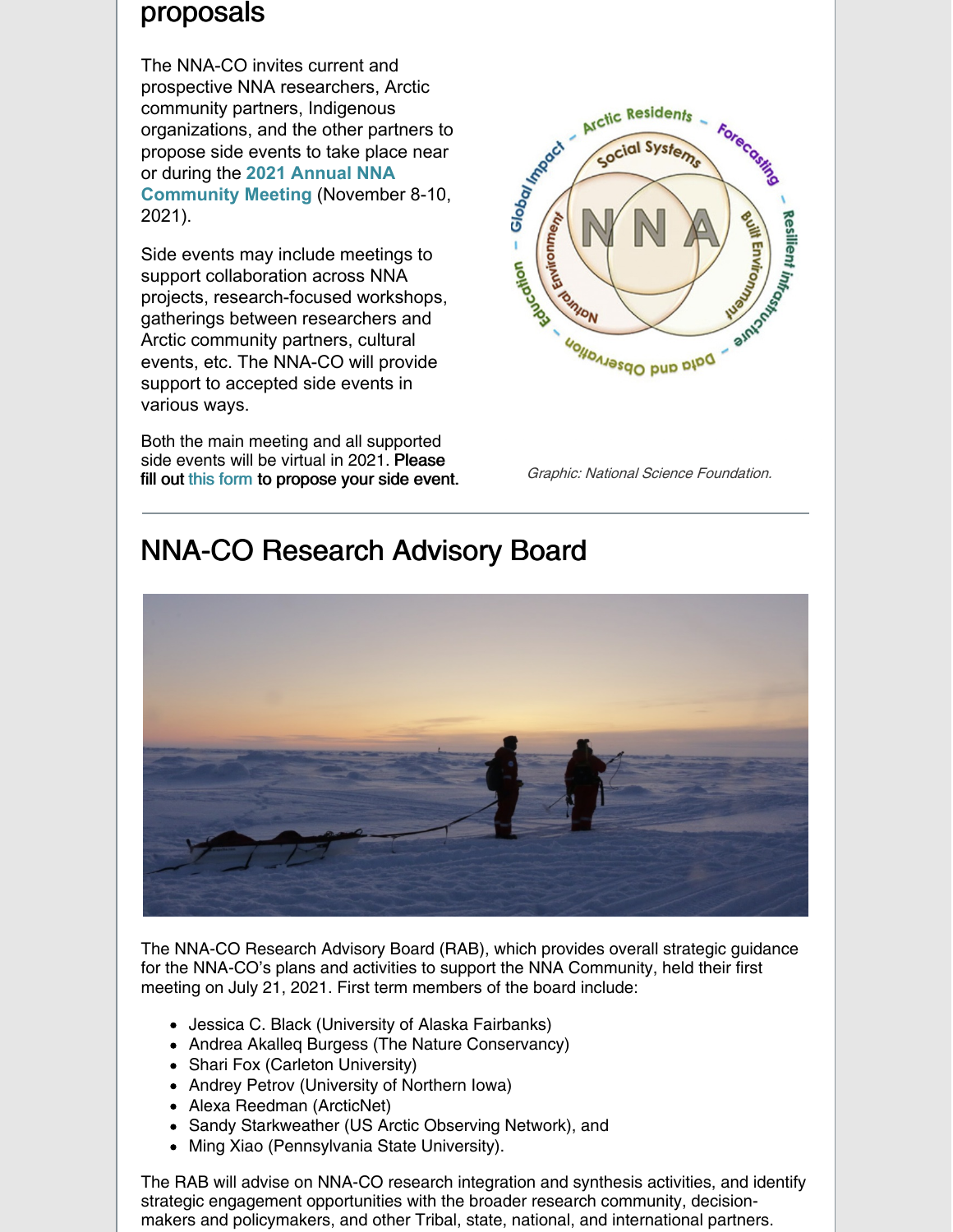Board members will serve two-year terms. More information about the board and its current members can be found [here](https://nna-co.org/research-advisory-board).

### New Team Members Join the NNA-CO

The NNA-CO welcomed two new team members in July: Karli Tyance Hassell and Jenna Vater.



#### Karli Tyance Hassell

Karli (Anishinaabe from Gull Bay First Nation) serves the NNA-CO as Indigenous Engagement Coordinator based at Alaska Pacific University. In this role she supports Arctic communities by facilitating local/regional NNA research partnerships and interfacing NNA research with Indigenous cultures, knowledge systems, and research needs. With her background in environmental science, Karli's career has been focused on building collaborative partnerships with Indigenous communities and demonstrating the importance of centering Indigenous knowledge through tribal representation and engagement in environmental sustainability research.



#### Jenna Vater

Jenna serves the NNA-CO as Program Manager at the University of Colorado Boulder. She provides community coordination and engagement, office management, and support to research, data management, and educational outreach activities. Jenna's background is in working collaboratively with Indigenous communities, and her career has focused on increasing representation of Indigenous peoples in health careers and higher education. This work has taken her across the United States to work with many tribal communities, including several in Alaska.

### Suggested Reading: Decolonize Climate Adaptation Research

By Robin Bronen, Patricia Cochran Science | 18 JUN 2021 : 1245

"Climate-forced population displacement is among the greatest human rights issues of our time, presenting unprecedented challenges to communities and the governments responsible for protecting them. Sea level rise, heat, drought, and wildfires will cause people to move, losing homes and places they love, often with no ability to return. Indigenous Peoples have done the least to cause this crisis and face the loss of lands and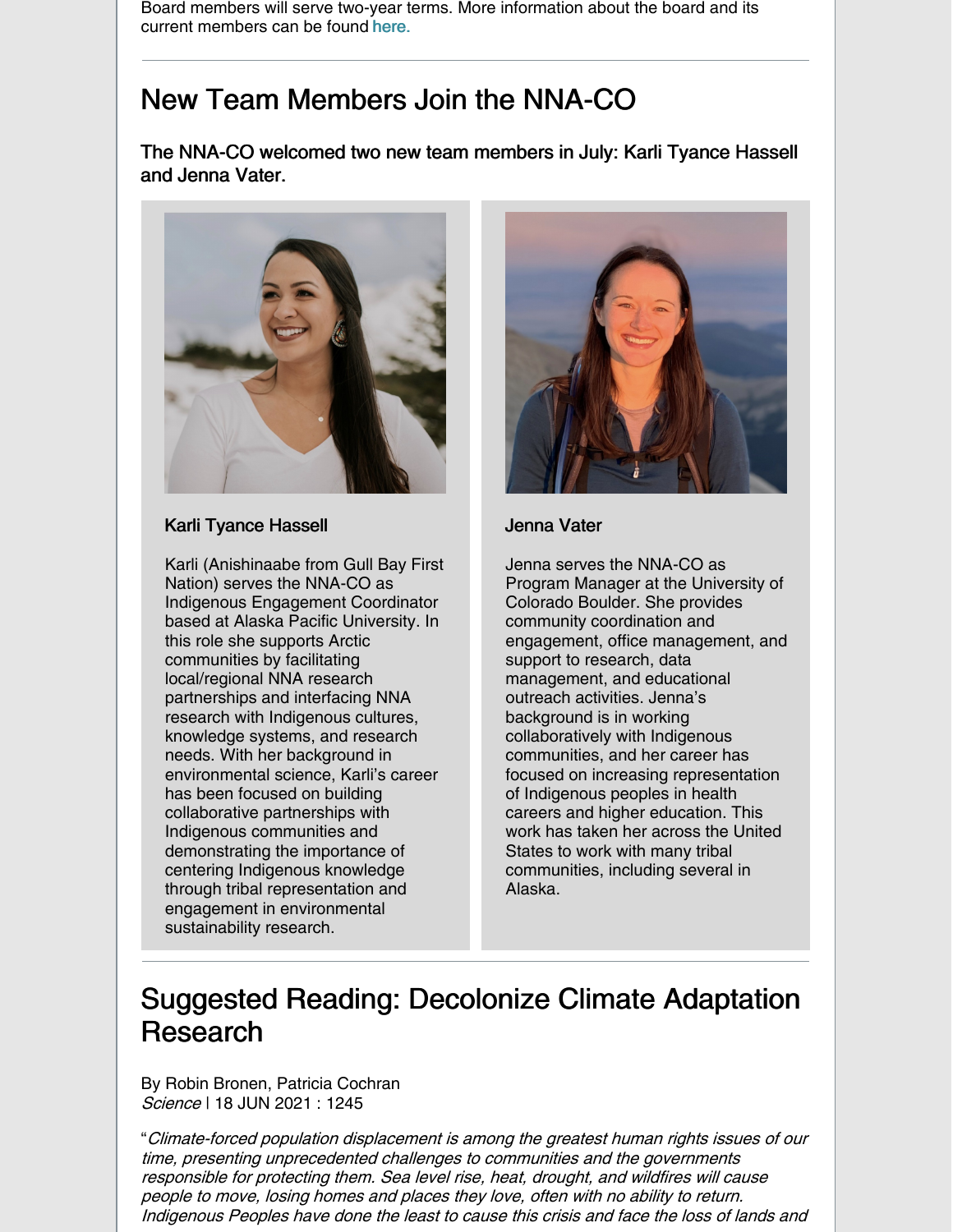connections to ancestral, cultural, and spiritual heritage. To ensure that their right to selfdetermination is protected and the horrific legacy of government-forced relocations is not repeated, communities must lead and define research on climate-forced displacement and managed retreat that involves them and the lands upon which they dwell and subsist. A focus on human rights, and decolonization of research to change institutional structures of knowledge production, can help communities define their future in <sup>a</sup> climate-altered world."

Read the full editorial [here](https://science.sciencemag.org/content/372/6548/1245).

## NNA Project Highlight

#### Interaction Between Coastal and Riverine Processes and the Built Environment in Coastal Arctic Communities

This NNA planning grant seeks to identify critical research questions and hypotheses that will address current knowledge gaps regarding the interaction between coastal and riverine processes and the built environment in coastal Arctic communities in the context of climate change. The project also aims to identify the expertises and data acquisition approaches needed to address these research questions. To accomplish these goals, the project team will seek input, feedback, and collaboration with a wide range of stakeholders including coastal Arctic communities, state and federal agencies, academics, and others.



The project team includes members from Virginia Tech (PI: Nina Stark), University of North Carolina Chapel Hill (PI: Emily Eidam), and Brigham Young University (PI: Kevin Franke). The team has been working with representatives from multiple Arctic communities, and is open to expanding collaborations and receiving input from NNA community members and stakeholders who are interested in the interaction of natural riverine and coastal processes and the built environment in Arctic regions.

For more about the project, visit their [website](https://arci2.cee.vt.edu/), and check out this [video](https://youtu.be/Q00fuwgBslQ).

Follow them on Twitter: @NinaStark18

Questions or comments can be directed to [arci2@vt.edu](mailto:arci2@vt.edu)

We will feature different NNA projects in each newsletter.



### AGU Sessions of Interest to NNA

The following sessions at the AGU Fall [Meeting](https://www.agu.org/Fall-Meeting) during December 13-17, 2021 in New Orleans are very relevant to NNA. Please consider submitting an abstract in advance of the submission deadline on Wednesday, August 4 (23:59 PM Eastern):

Arctic [Education](https://agu.confex.com/agu/fm21/prelim.cgi/Session/123668) & Outreach - Effective ways of engaging diverse learners in Arctic science (ED004)

Connecting Arctic Change with the North Atlantic [Midlatitudes](https://agu.confex.com/agu/fm21/prelim.cgi/Session/122072) (GC028)